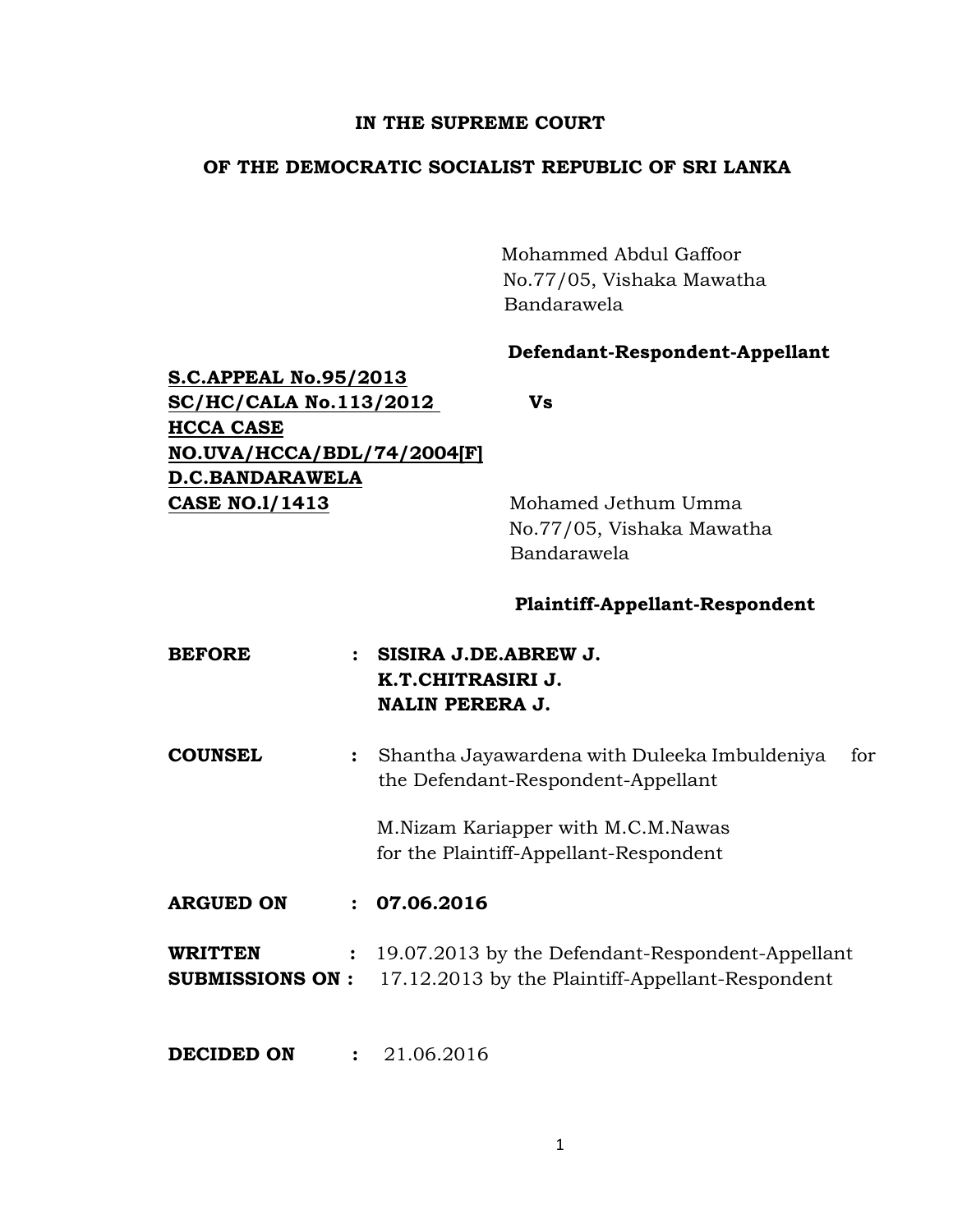#### **CHITRASIRI, J.**

Plaintiff-appellant-respondent (hereinafter referred to as the plaintiff) filed this action in the District Court of Bandarawela by her plaint dated 16.02.1999 seeking for a declaration to the effect that she is the owner of the land morefully described in the first schedule to the plaint. She also sought to have the defendant-respondent-appellant (hereinafter referred to as the defendant) evicted from the land referred to in the second schedule in that plaint. The defendant filed his answer seeking to have the aforesaid plaint dismissed and also sought for a declaration that he is entitled to possess the land referred to in the schedule to his answer dated 26.04.1999. He did not claim title to the land that he alleged to have been in possession.

Plaintiff had relied on a Grant issued by the State which is named as "Jayaboomi Oppuwa" that was marked in evidence as P1, to establish her rights. (vide at page 251 in the appeal brief) Admittedly, the defendant had no title to the land that he claimed. According to him, he is in possession of a land belonging to the State.

Learned District Judge after a protracted trial, dismissed the plaint of the plaintiff. He had basically considered the possession of the respective parties when he dismissed the plaint. He had come to the conclusion that the disputed portion of the land referred to in the plan marked P7 had been in the possession of the defendant. It is also seen that the learned District Judge had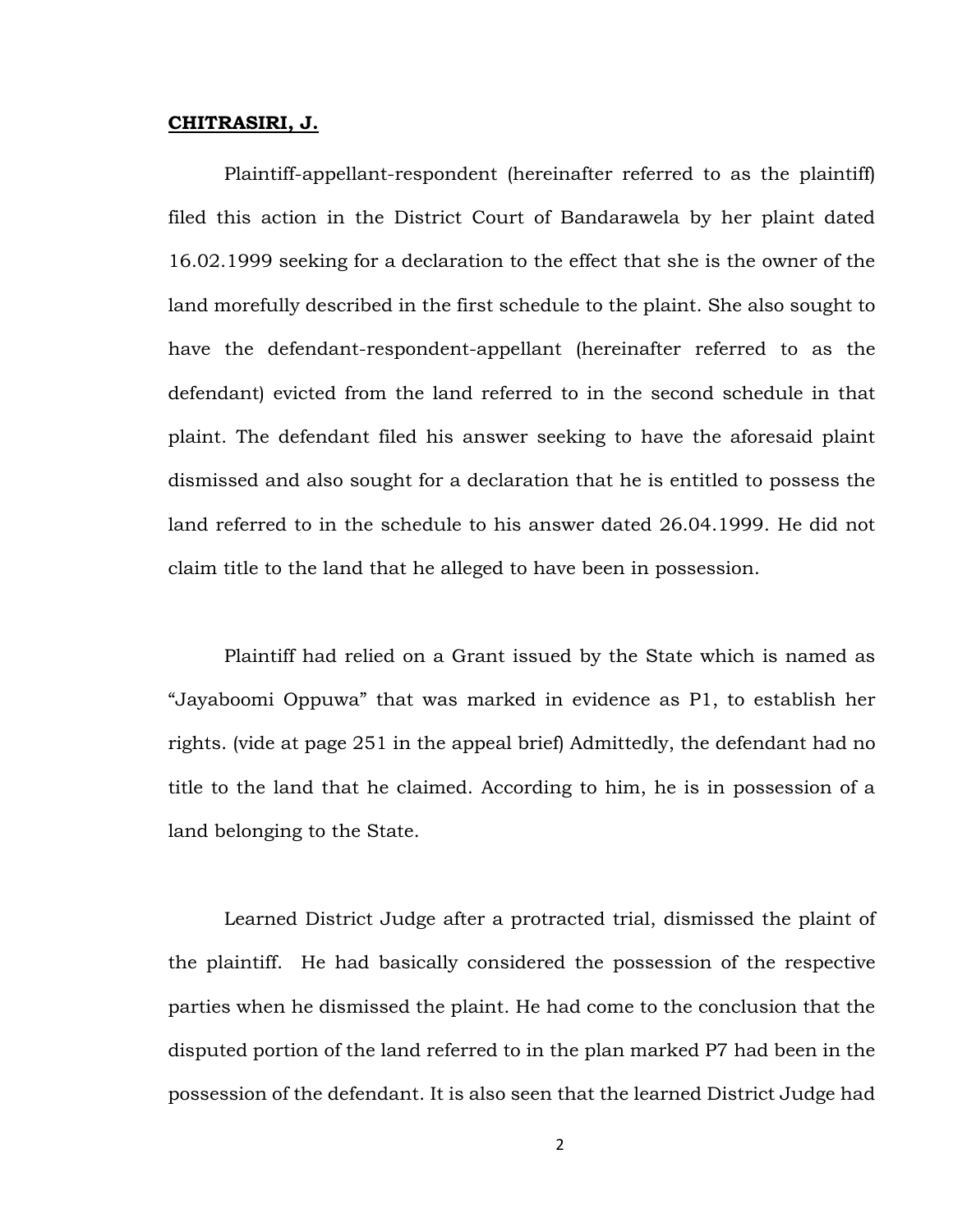not properly addressed his mind to the entitlement of the plaintiff that she has claimed on the basis of the Grant marked P1 issued by the State. Neither has he considered the issue of identity of the land referring to the plan bearing No.157 marked P6 when he decided to dismiss the action of the plaintiff. Basically, it is only the possession of the land that had been considered by the learned District Judge to dismiss the action.

Being aggrieved by the aforesaid decision, the plaintiff filed an appeal in the High Court of the Uva Province (exercising its civil jurisdiction) to have the judgment of the learned District Judge reversed. Having considered the merits of the case, learned High Court Judges in the Civil Appellate High Court allowed the appeal of the plaintiff and set aside the judgment dated 06.10.2004 of the learned District Judge of Bandarawela.

Being aggrieved by the aforesaid decision of the learned Judges in the Civil Appellate High Court, the defendant preferred this appeal seeking to set aside the judgment dated 14.03.2012 of the Civil Appellate High Court. When the application for leave was considered by this Court on 07.06.2013, parties agreed that the only dispute in this case relates to the identity of the *corpus* subjected to in this case. Journal entry entered on that date reads thus:

*"Parties agree that only dispute in this case relates to the corpus and the identity of the corpus. Under these circumstances leave is granted only on the question of law as to whether the corpus has been properly identified."*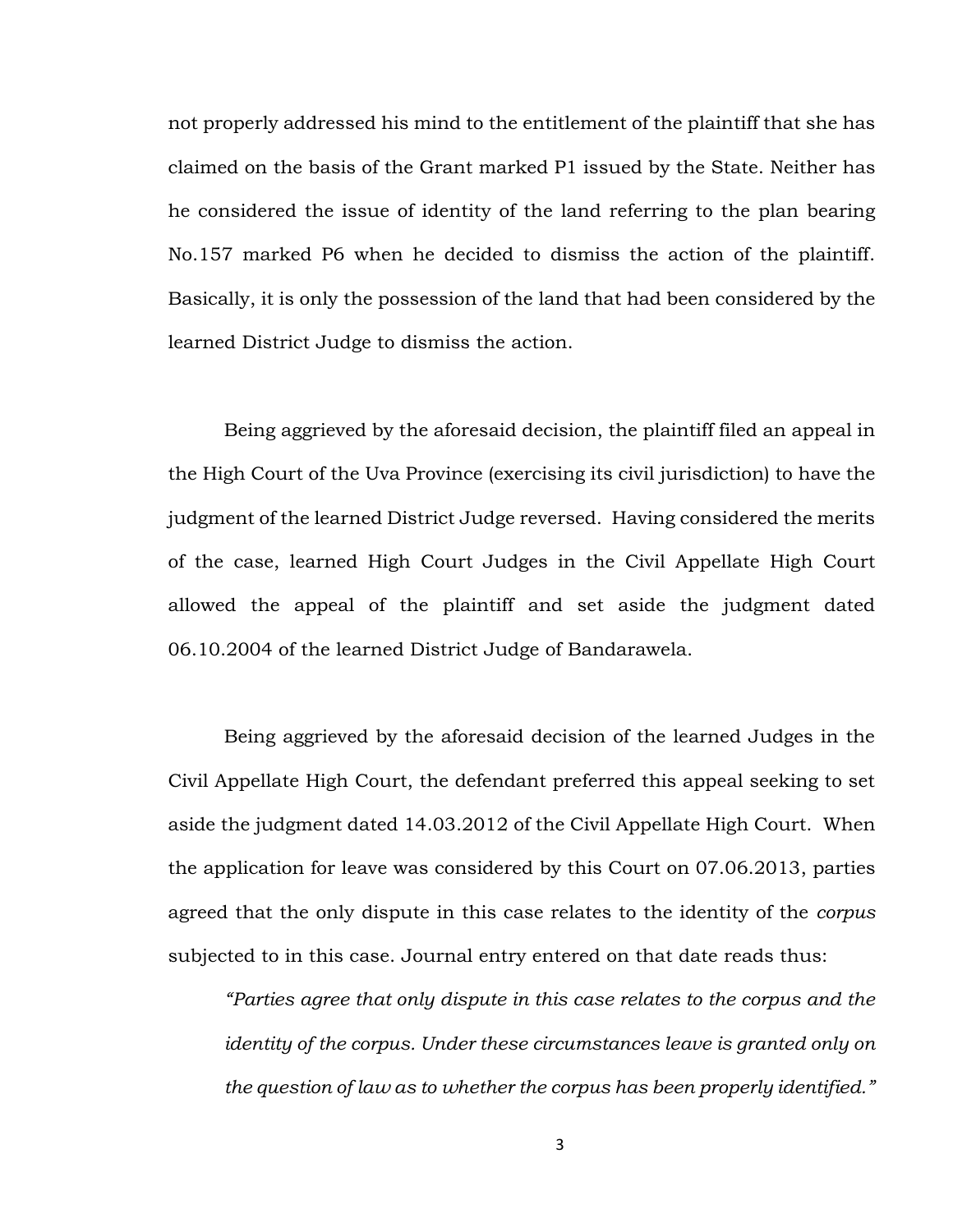At the outset, it must be noted that such a question of law upon which the leave was granted does not give rise to a specific question of law as such, but it is an issue that would depend basically on the facts and circumstances of the case. However, I do not say for a moment that an appellant is totally prevented from raising such a question that involves facts to determine his/her rights in an appeal. It is more so since some of the original court judges might tend to deviate or disregard completely the evidence before them when they are to decide cases filed in those courts. Trial judges should not be permitted to arrive at findings that would become perverse or irrational. In order to prevent such perverse or irrational decisions being made, questions involving facts are also permitted to argue in an appeal in a restricted manner. Accordingly, such an argument involving facts could be advanced even at the appeal stage upon framing a question to that effect. Framing of questions of law that are to be decided by an appellate court had been well considered in the determination made by a five Judge Bench of the Supreme Court in **Collets** 

### **Ltd. Vs. Bank of Ceylon. [1982 (2) S L R 514]**

However, it must be noted that when such an issue involving facts and circumstances of a given case is to be determined, the Appellate Courts are always slow to interfere with such decisions of the trial Judges since trial judges are the judges who personally hear and see the witnesses giving evidence. Hence, they become the best judges as to the facts of the case. This position of the law had been well accepted in the cases of: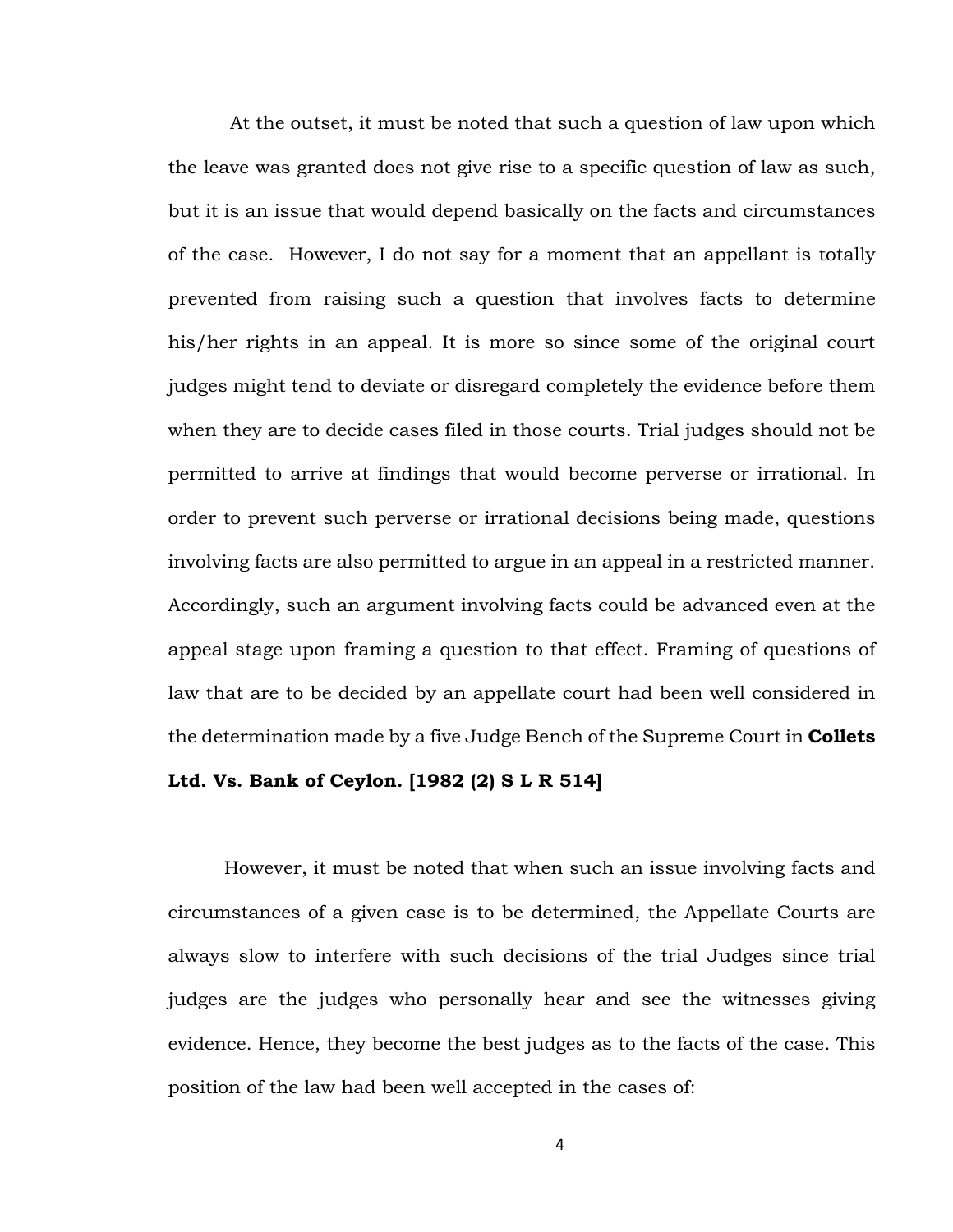- **De Silva and others v. Seneviratne and another [1981 (2) SLR 8]**
- **Fradd v. Brown & Co.Ltd [20 NLR at page 282]**
- **D.S.Mahawithana v. Commissioner of Inland Revenue [64 NLR 217]**
- **S.D.M.Farook v. L.B.Finance [C.A.44/98, C.A.Minutes of 15.3.2013]**
- **W.M.Gunatillake vs. M.M.S.Puspakumara [C.A.151/98 C.A.Minutes of 9.5.2013].**

Furthermore, in the case of **Alwis v. Piyasena Fernando [1993 (1) SLR at page 119**, G.P.S.de.Silva, J (as he then was) held thus:

> "*It is well established that findings of primary facts by a trial Judge who hears and sees the witnesses are not to be lightly disturbed on an appeal".*

In the circumstances, I will now turn to consider whether it is correct to consider the material as to the ownership of the land in dispute and the identity of the same at the appeal stage as those would amount to be the facts of the case. Contention of the learned Counsel for the defendant-appellant in this case is that the boundaries referred to in the document marked P1 by which the plaintiff became entitled to the land in question are different to the boundaries referred to in the plans marked P6 and P7 which were produced to identify the land mentioned in the Grant marked P1. (filed at pages 53 and 61 respectively in the appeal brief). He submitted that the northern boundary in the Grant is the land belonging to Sudu Menika whilst the northern boundary in the plan marked P6 is a leased land of S.H.Dharmadasa. However, it is to be noted that the land of Sudu Menika is also found towards the north western direction in the plan marked P6. The eastern boundary both in the permit as well as in the plan is Pradeshiya Sabha road. There is no difference found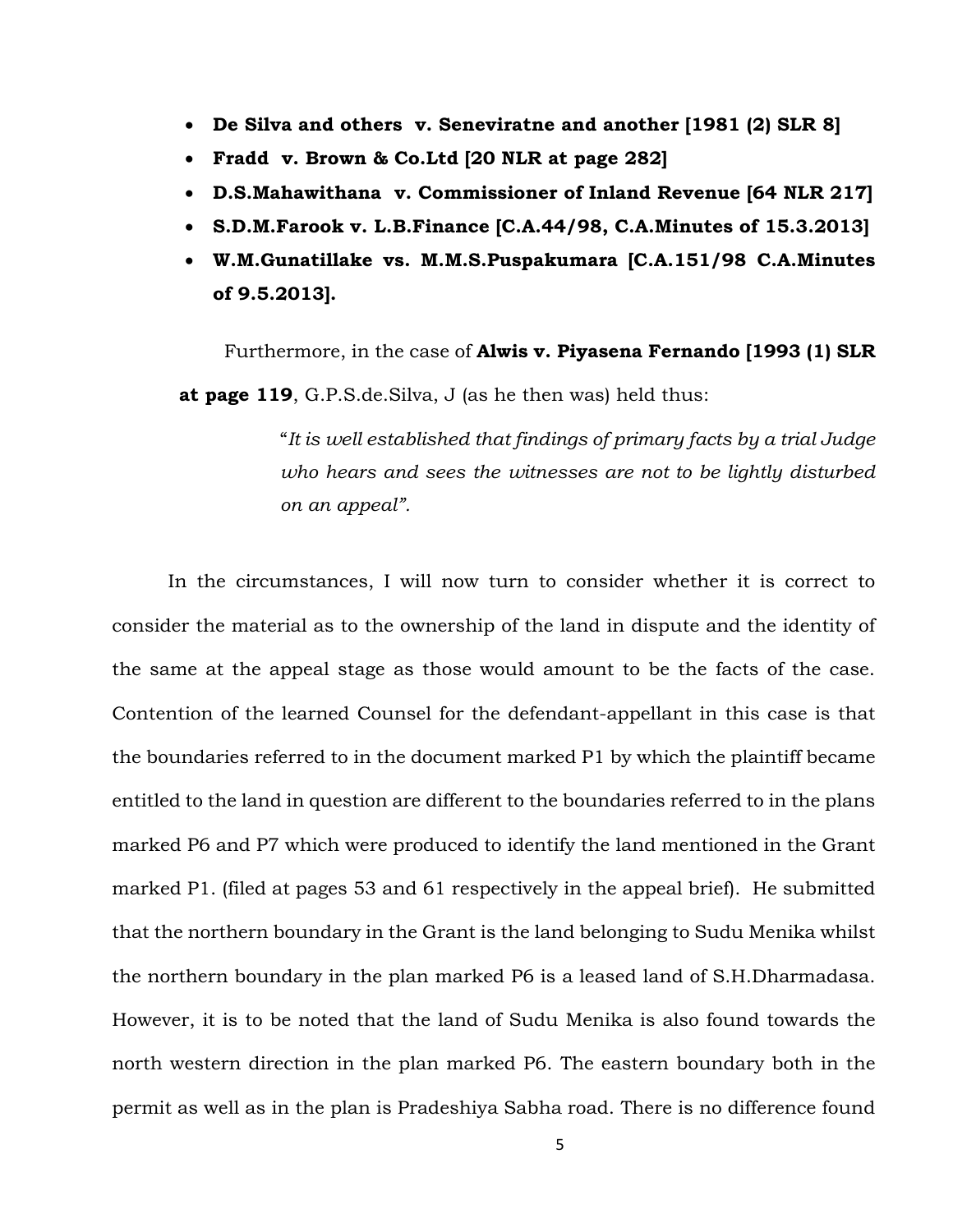there. The southern boundary in the permit is the land belonged to M.Rafaideen whilst the land to the south in the plan is the land of Haniff Jawaldeen. The western boundary is different in both the plan and in the permit.

However, these discrepancies as well as the similarities found in the permit marked P1 and in the plan marked P6 had been carefully looked at by the learned High Court Judges in the Civil Appellate High Court. The learned High Court Judge in his judgment, the issue of identity of the land subjected to in this case had been dealt with in the following manner:

> *"The only confusion is as regards the identity of the corpus. The Court Commissioner in his evidence as well as in his plan and report marked P6 and P6A states that the boundaries are almost identical but later admits that there are minor discrepancies such as the boundary given as the northern boundary is more or less is towards the northwest and the western boundary which is given as Rafideen's*  land could not be identify as there was no person by the name *Rafideen. Instead in his plan, the land on the west belongs to one Sitti Karesha and the southwestern boundary is the land belongs to Haneef Jawaldeen. However, the surveyor seems to be positive about the identity of the corpus. The next matter I wish to refer to is P7. P7 is a plan prepared by the Surveyor General on a request made by the Divisional Secretary with a view to settle the boundaries of the corpus. The same land possessed by the appellant is identified by the Surveyor*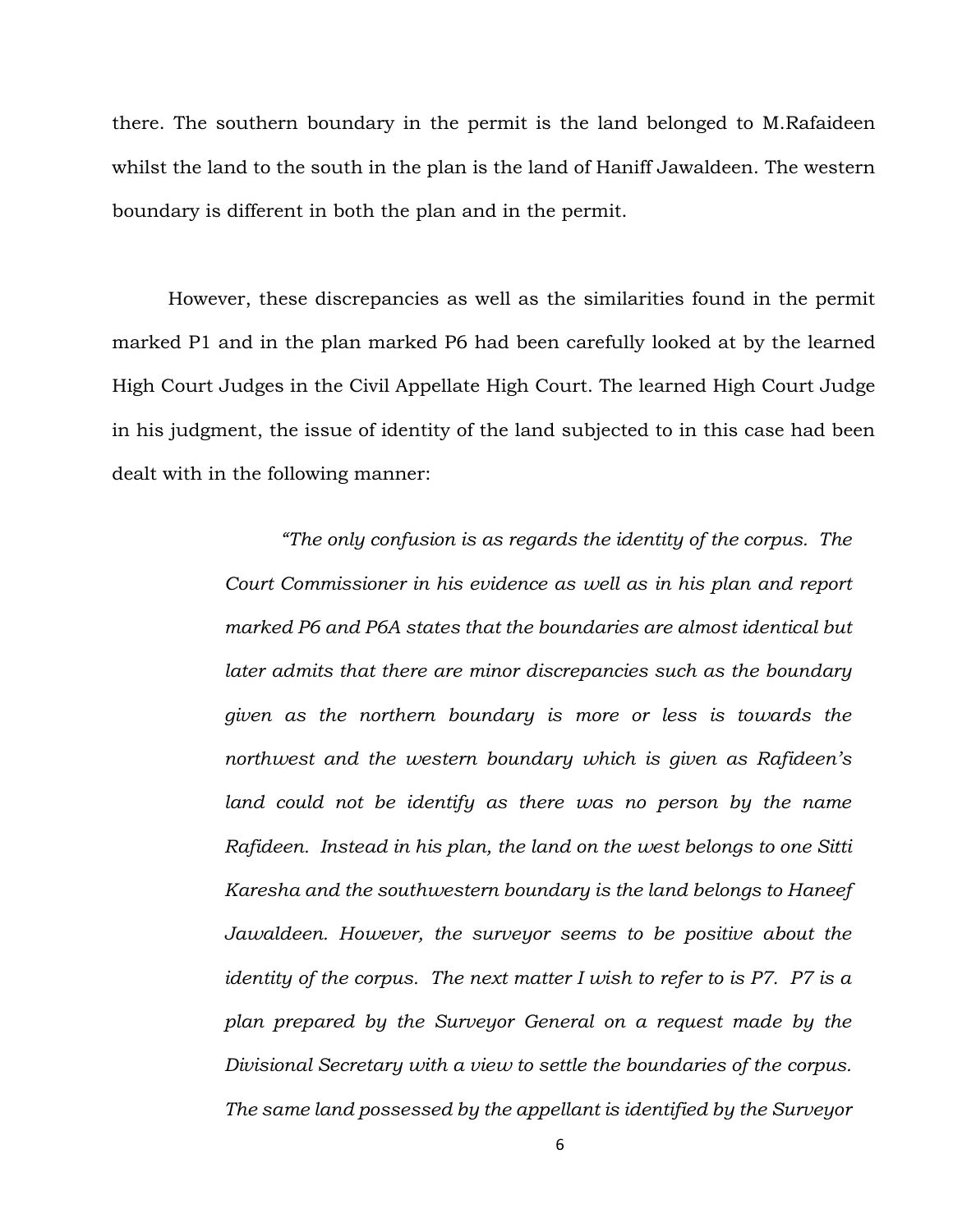*General as the land that belongs to the appellant and the portion encroached by the respondent with a minor discrepancy in the extent as I have mentioned above. The only difference between the two plans visible to the naked eye is that there is a little tilt shown in the boundary between the portion now possessed by the appellant and the encroachment portion. However, my observation cannot be relied upon although I mentioned it as a passing matter. The Surveyor General's plan and her report has not been disputed. Hence we have to presume that the Surveyor General's plan is accurate as regards the boundaries of the corpus and the encroachment. Therefore, I am of the view that the little confusion express by the court commissioner has to be overlooked in the light of the Surveyor General's plan and report. The Surveyor General's plan has been made on 11/02/1998 after the survey in November/December 1997 before the institution of this action. As I mentioned before the fact that the Government Surveyor has stated in her report dated 03/05/1998 lot no.*  $\sigma$  *(B) should be given to the appellant from an out of the land occupied by the respondent does not mean in any way that lot no.*  $\phi$  *(B) is a land of the respondent. The lot no.*  $\phi$  *(B) and the rest of the land occupied by the respondent is also State land. Since, Lots B and C in P7 consists of the*  land described in the Grant to the appellant, for all purposes it should *be considered that lots B and C consists of the land alienated to the appellant by the Grant. It should also be borne in mind that the illegal* 

7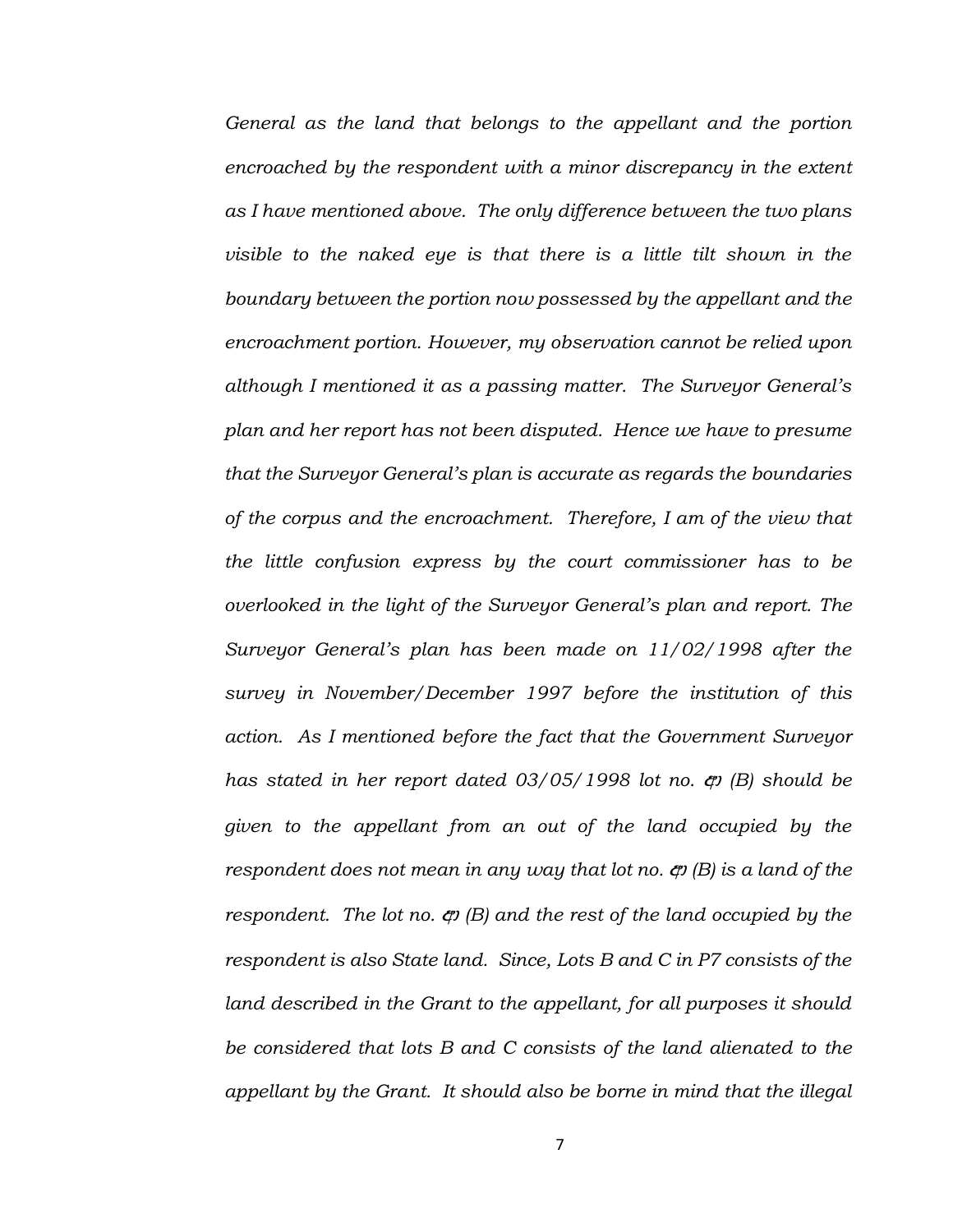*possession of a person cannot restrict the State from disposing the State land according to the desires of the State. Therefore, I am of the view that the identity of the corpus covered by the Grant to the appellant is established. Hence, I am of the view that the Learned District Judge has erred in answering the issues no.1, 2, 3, 4, 5, 8, 11, 12 and 19 in favour of the respondent with cogent evidence. Therefore, I am of the view that issues 1, 2, 3, 4, 5, 8, 11, 12 and 19 should be answered in favour of the appellant."*

When looking at the above consideration by the learned High Court Judge, I am of the view that the question of identity had been carefully and properly addressed to, by him. He has given ample reasons as to his findings in respect of the issue as to the identity of the *corpus*. I am unable to find such an analysis of the evidence by the learned District Judge, particularly in relation to the main relief prayed for by the plaintiff in this case. The aforesaid evaluation of the evidence by the learned High Court Judge show that he, in that appeal has intervened to correct an irrational findings of the learned District Judge. If the High Court was not allowed to consider the facts of this case, then there would have been a serious miscarriage of justice. Therefore, it is my opinion that it was a fit case to consider the facts of the case even by an appellate forum. In the circumstances, I am not inclined to interfere with the judgment of the learned High Court Judge.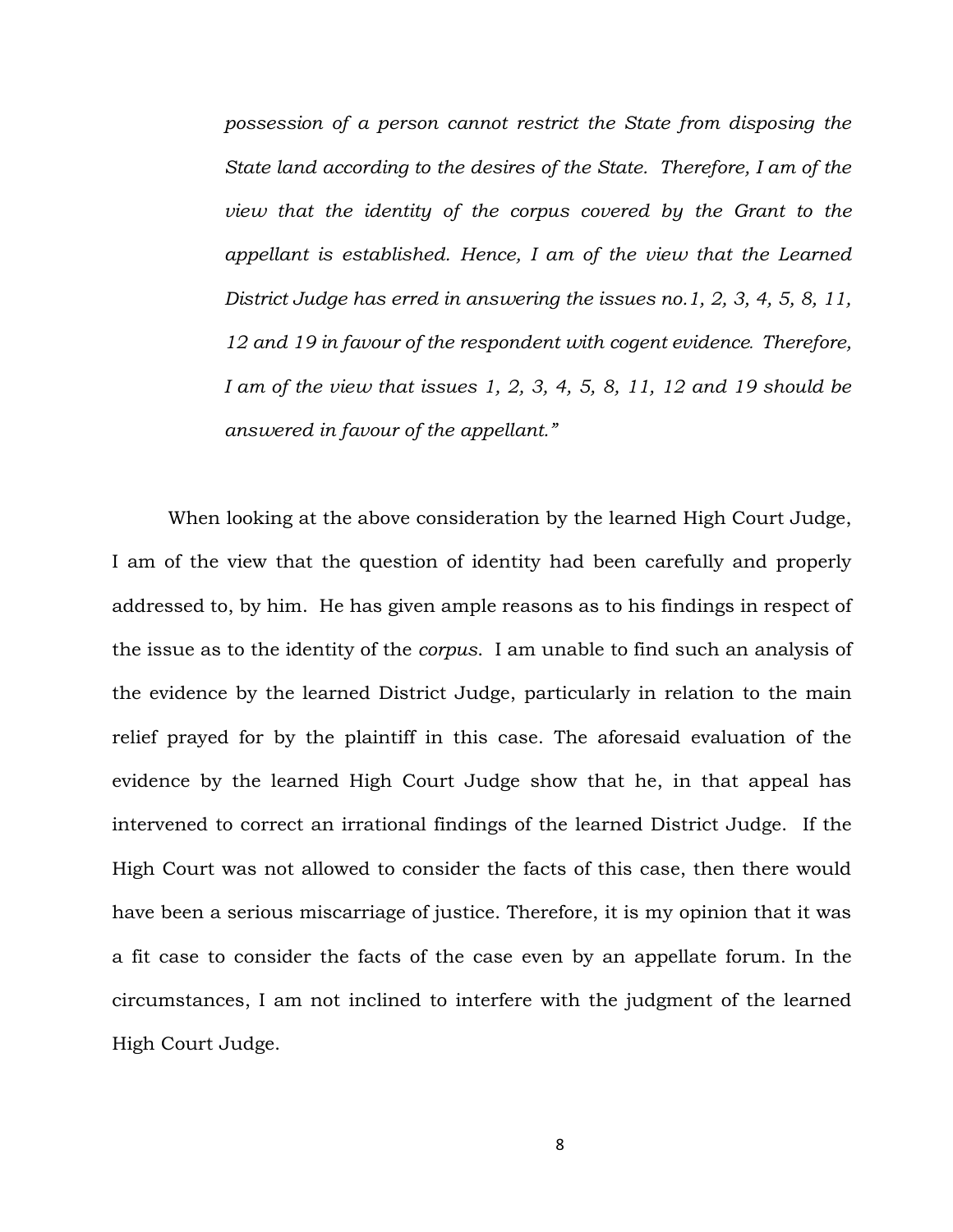Reason as to why I stated that the decision of the learned District Judge is irrational is seen when looking at the manner in which the trial had taken place in the District Court. It would become clearer when looking at the impugned judgment as well. Claim of the plaintiff is to obtain a declaration as to the ownership to a block of land found between the two lands possessed by the plaintiff and the defendant. The relief prayed for by the plaintiff was on the question of ownership to that block of land. Then the identity of the corpus is very material. Indeed, the issue No.4 had been raised to determine the identity of the corpus. That issue had been answered in the negative despite the fact that there were two plans namely the documents marked P6 and P7 had been produced in evidence to establish the identity of the corpus. Learned District Judge has basically considered the possession of the land disregarding the ownership that the plaintiff had claimed through a State Grant. Therefore, it is clear that the learned District Judge has misdirected himself even as to the main relief sought by the plaintiff. On the other hand, issue on the question of identity of the corpus had been well considered by the learned Judges in the Civil Appellate High Court. Having done so, they have come to the correct decision reversing the judgment of the learned district Judge.

In the circumstances, I do not see any reason to interfere with the judgment of the learned High Court Judges in the Civil Appellate High Court of the Uva Province. Accordingly, judgment dated 14.03.2012 of the Civil Appellate High Court is affirmed. The question of law on which the leave was granted by